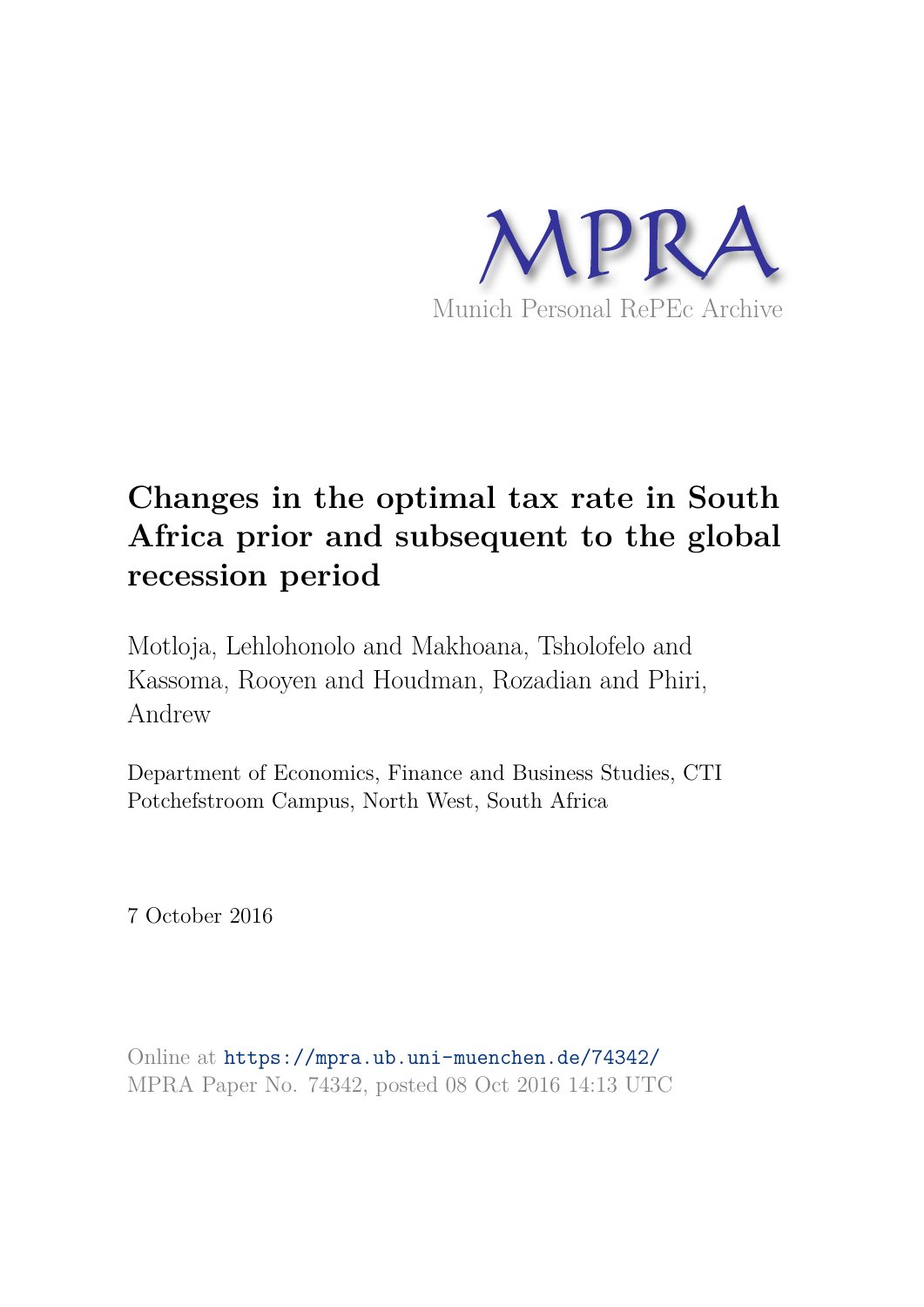# **CHANGES IN THE OPTIMAL TAX RATE IN SOUTH AFRICA PRIOR AND SUBSEQUENT TO THE GLOBAL RECESSION PERIOD**

L. Matlotja , R. Houdman, T. Makhoana T., R. Kassoma and A. Phiri Department of Economics, Finance and Business Studies, CTI Potchefstroom Campus, North West, South Africa

ABSTRACT: Following the global recession period of 2009, much debate has been cast on the role of tax policy in improving economic growth in the South African economy. In our paper, we estimate optimal tax rates for South Africa using the optimization model of Scully (1996, 2003) applied to quarterly data collected for periods before the crisis (i.e. 1994:Q1 – 2009:Q2) and for periods after the crisis (2009:Q2 – 2016:Q2). We estimate our optimization model using the autoregressive distributive lag (ARDL) bounds test approach. Our empirical estimates reveal an insignificant relationship between taxation and economic growth for periods prior to the global recession period whereas we find a significant relationship for periods subsequent to the recession, with an optimal rate of tax being found to be 22 percent of GDP. These empirical results highlight that whilst tax policy had an insignificance effect on economic growth in South Africa before the recession of 2009, tax policy appears to play an important role in promoting short-run and long-run economic growth in the post-recession era. Furthermore, our results suggest that fiscal authorities should ensure that tax revenue as a share of GDP should do not exceed the optimal rate of 22 percent in the interest of attaining higher rates of economic growth.

Keywords: Tax; Economic growth; Fiscal Policy; Optimal tax rate; Optimal government size; South Africa; Sub-prime crisis; Global recession.

JEL Classification Code: C13, C32, C52, E62, H21, O40.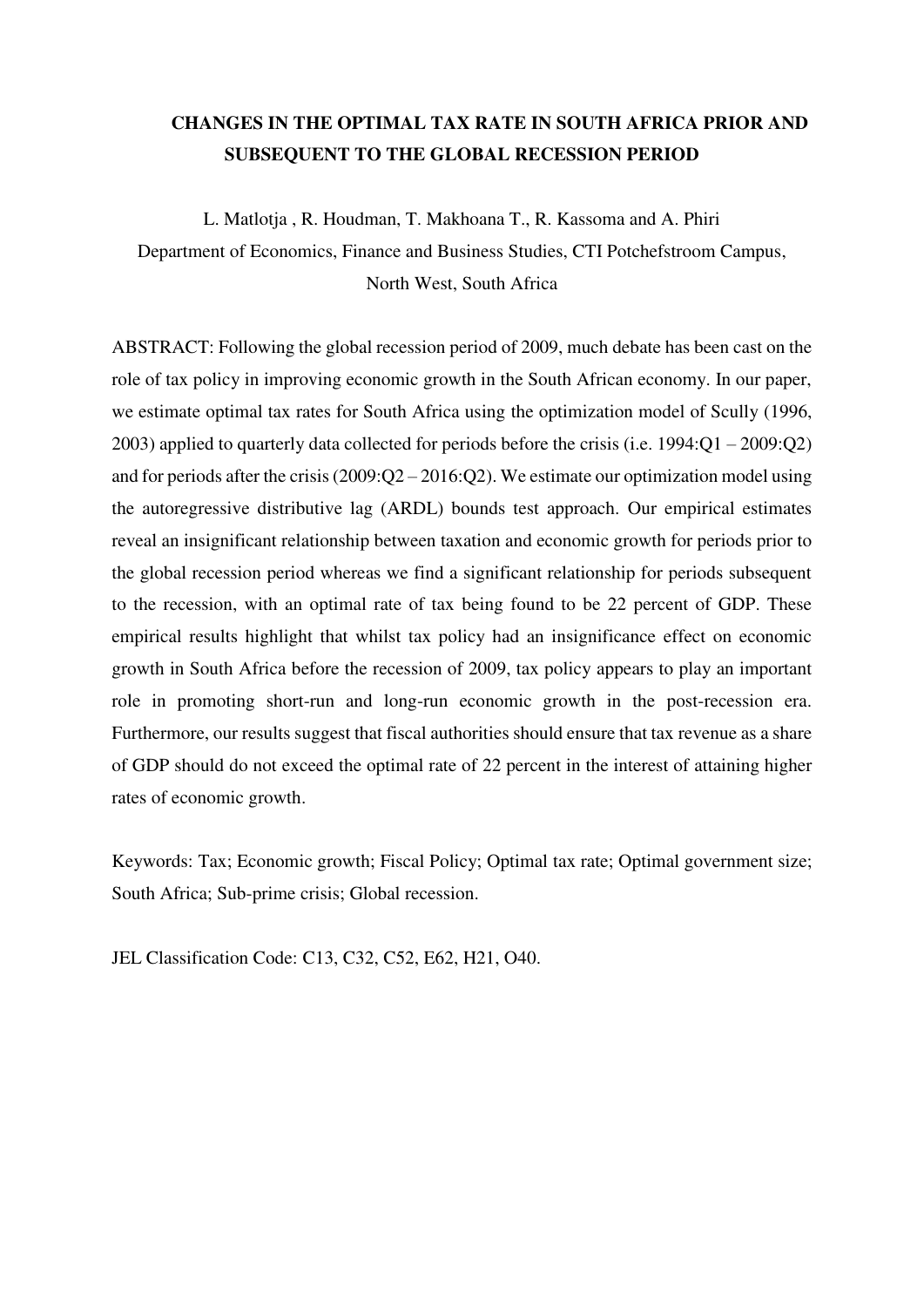#### **1 Introduction**

The sub-prime crisis in the United States which led to the bankruptcy filing of the Lehman brothers in September 2008, sparked a worldwide financial crisis which has been labelled as the worst financial crisis since the Great Depression. The subsequent global recession period of 2009 forced most governments worldwide to increase government expenditure in order to boost economic growth recovery. However, many governments have not been able to raise enough revenue in order meet their demanding expenditure obligations and this has led to many economies acquiring large fiscal deficits. Euro countries can be referenced as an extreme case of such circumstances where excessive accumulation of debt levels eventually led to the European sovereign debt crisis of 2009. For the case of Africa, lingering budget deficits and poor fiscal management have been typical of governments since the 1980's and South Africa is one of the few African countries which managed to attain a budget surplus in the post-2000 period. In particular, South African fiscal authorities maintained a budget surplus of 0.6 and 1 percent of GDP in the consecutive fiscal years of 2005/2006 and 2006/2007, respectively. However, the budget has fallen back to a deficit in the post-recession period averaging 4.8 percent of GDP between 2010-2015 and this has resulted in government dramatically increasing it's debt levels from 34.7 percent of GDP in 2010 to 50.1 percent of GDP in 2015. Recently, the Davies Tax Committee (DTC) was formed and placed in charge of assessing South Africa's tax policy in the post-recession period. Part of the committee's mandate involves assessing the role in which tax policy supports important macroeconomic goals such as improved economic growth. It is therefore important for the committee to know how to maximize economic growth through the collection of taxation as a form of government revenue. It thus follows that the Committee's main empirical interest should be with finding an optimal tax rate that would maximize economic growth gains or similarly minimize growth losses.

The notion of an optimal tax rate has it's theoretical roots embedded in the works of Laffer (1981) who hypothesized on government size being positively correlated with economic growth up to a certain critical point of which this relationship then turns adverse. Since then there has emerged a number of theoretical models which have hypothesized on a similar inverted U-shaped relationship between government size and economic growth and collectively these models are referred to as the BARS curve in commemoration of Barro (1990), Armey (1995), Rahn and Fox (1996) and Scully (1995, 1996, 2000, 2003). However,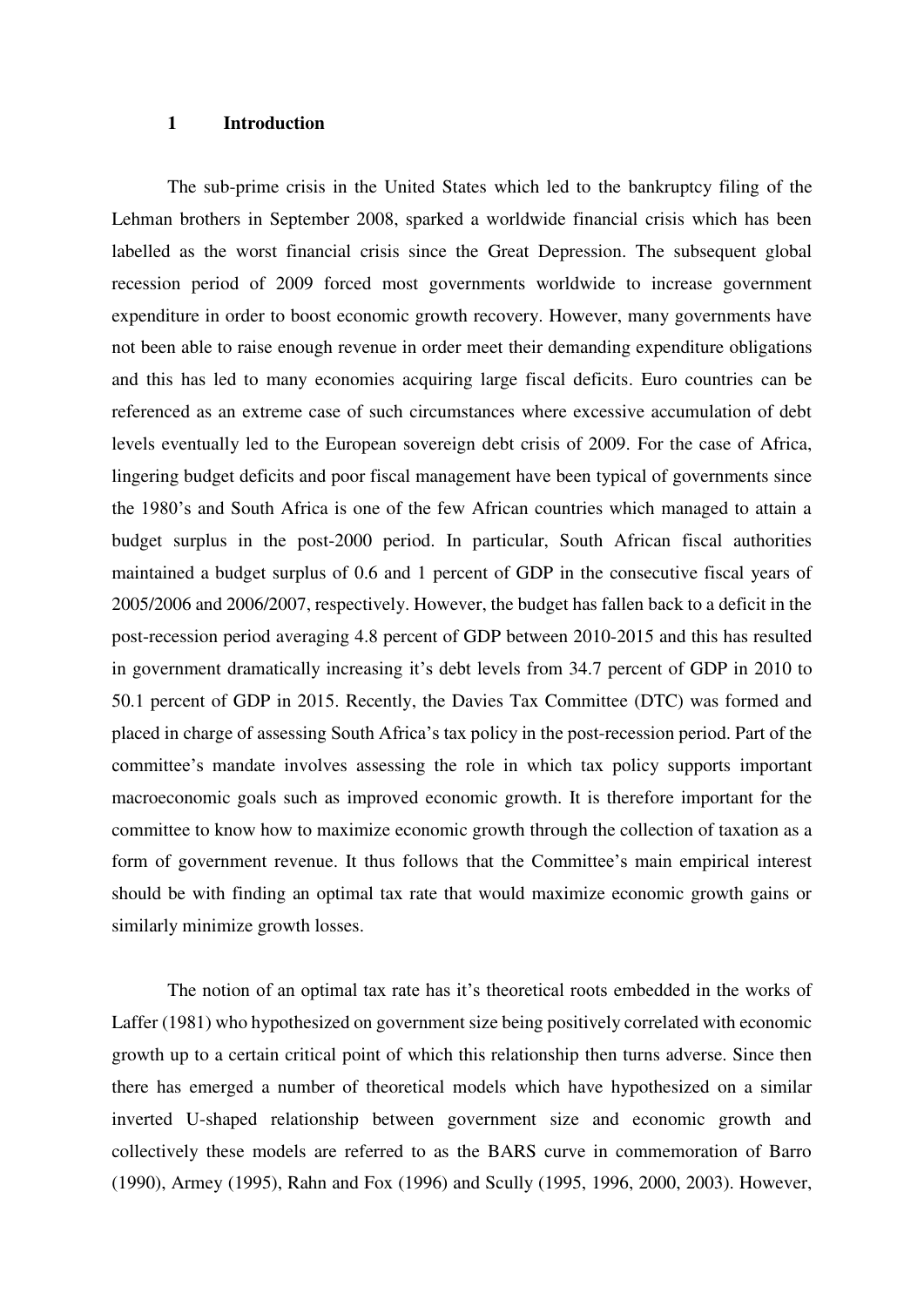it was Scully (1995, 1996, 2000, 2003) who, in a series of papers, rationalized an empirical method of extracting a point estimate of the optimal tax rate which maximizes economic growth. A number of studies have followed in pursuit by applying Scully (1995, 1996, 2000, 2003) framework to variety of industrialized and developing economies (see Chao and Grubel (1998) for Canada, Hill (2008) for the US, Keho (2010) for Ivory Coast and Forte and Magazzino (2011) for 27 EU countries). In addition to this list, there are two other empirical studies which have used Scully's framework to estimate optimal tax rates for South African data. On one hand, Schoeman and van Heerden (2009) use non parametric estimation techniques and conventional cointegration analysis to obtain an optimal tax rate of 18 percent for South Africa using data collected from 1960 to 2009. On the other hand, Saibu (2015) uses linear and nonlinear transformations of Scully's framework to estimate an optimal tax rate of 15 percent for South African data collected over the period of 1964 and 2012. Apart from the issue of differences in methodological approaches, another possible cause for the discrepancies in empirical results can be attributed to the time periods used in both studies. Whilst the study of Schoeman and van Heerden (2009) strictly employs data collected prior to global recessionary period, Saibu's (2015) study uses data which partially covers the postrecessionary era. Based on this observation there would be very little reason to doubt that the dynamics of the optimal tax-growth relationship in South Africa have possibly changed from the pre-recession period to the post-recession period.

In our study we complement the studies of Schoeman and van Heerden (2009) and Saibu (2015) by applying Scully's tax-optimizing framework to two datasets, those being, one for the pre-recessionary period of 1994 to 2009 and the other for the post-recessionary period of 2009 to 2016. Note that the first sub-period relates to a period in which the Katz Commission was in charge of tax policy in South Africa throughout the post-Apartheid period up until the global recession period. The second sub-period is largely representative of tax policy under the Davies Tax Committee whose primary mandate centres on eradicating the adverse effects of the global recessionary period. Therefore, as a by-product of our empirical strategy we avoid any spurious regression problems that would arise from possible structural breaks associated with the recessionary period of 2009 and the shift in tax committees. Our choice of empirical framework for this study is the autoregressive distributive lag (ARDL) model of Pesaran et. al. (2001) and this model presents a number of advantages over other competing cointegration frameworks. Firstly, the ARDL framework is well known for it's ability to yield consistent long run regression coefficients and model asymptotically normal cointegration relations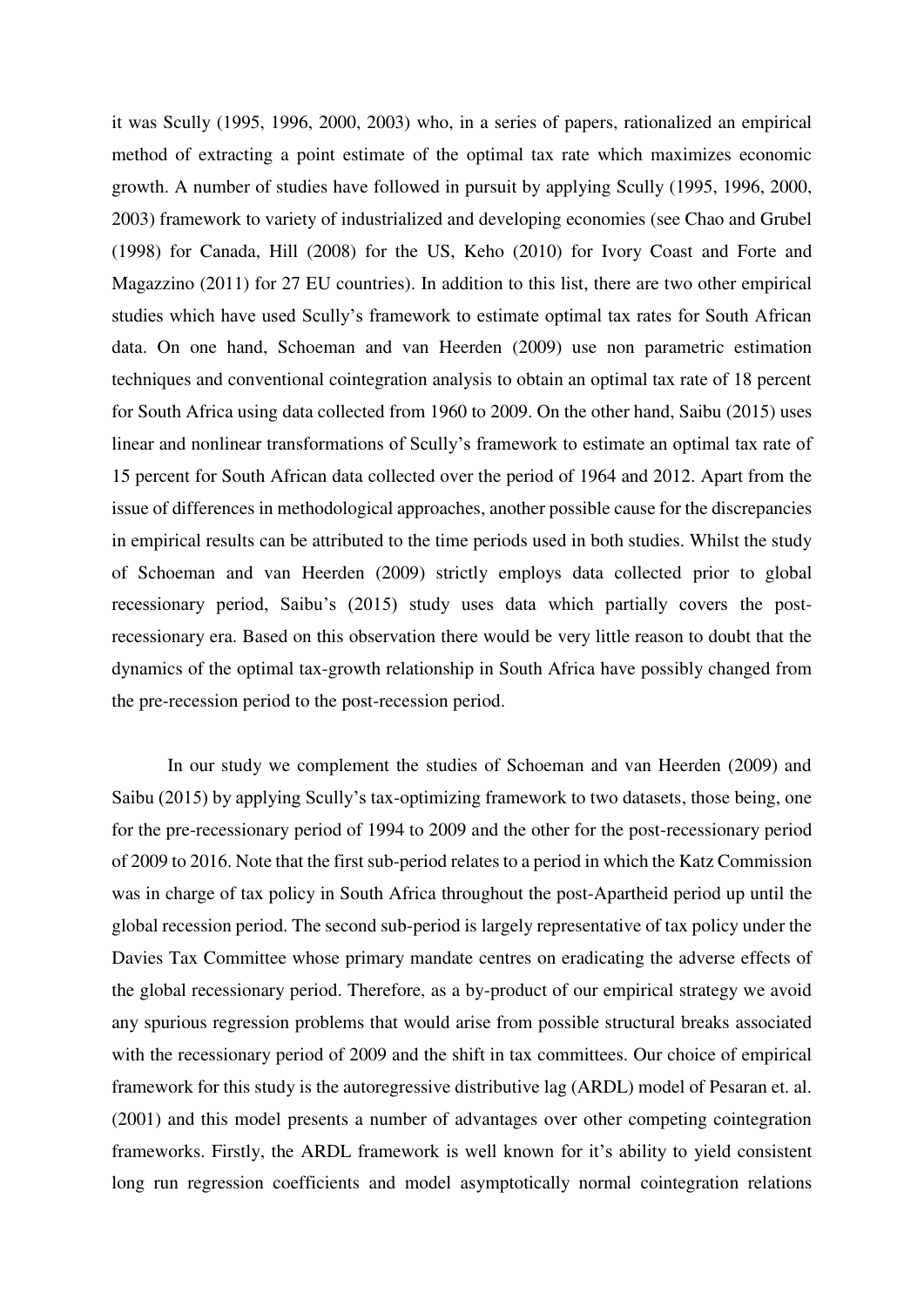between a combination of I(0) and I(1) variables. Secondly, the model can perform quite well even with small samples which is a feature which will prove to be particularly useful when conducting our cointegration analysis on the smaller data associated with the second subperiod. Lastly, both short-run and long-run coefficients of the ARDL model are estimated simultaneously without the loss of any long-run information.

Having provided the background to the study, the rest of the manuscript is structured as follows. The next section of the paper provides an overview of developments in the South African tax system in South Africa. The third section of the paper provides a historical overview of tax policy in South Africa. The fourth section of the paper presents both the theoretical and empirical models used in the paper. The empirical data and estimation results are given in the fifth section of the paper whereas the paper is concluded in the sixth section of the paper in the form of policy implications and suggestions for future research.

## **2 A historical overview of tax policy in South Africa**

Prior to South Africa's first democratic elections in 1994, tax policy was designated under the authority of two tax commissions. The first was the Franszen Commission of 1970 and this was later replaced by the Margo Commission in 1987. The Franszen Commission was established by the former Apartheid government with the purpose of inquiring into the South African tax and financial systems and also proposing recommendations regarding modifications to these systems which would promote economic growth. At the time government revenue collected was largely deployed on military spending in the interest of domestic security amidst heightened political unrest. The Franszen Commission raised concerns of the structure of South African tax system and warned of the dangers of increasing the already high personal tax burden. In particular the commission found that too much reliance was placed on raising revenue through direct taxes such that the share of direct taxation as a proportion of total tax revenue was significantly higher when compared to other industrialized economies (Schattil, 1969). Hence, the recommendations of the commission involved widening the indirect tax base as an avenue for increased tax collection. One of the major reforms undertaken by the commission involved replacing the sales duties with a 4 percent general sales tax (GST) and this resulted in a reduction in marginal personal income tax (Koch et. al., 2005). The Franszen Commission further recommended a shift in the South African income tax system from source-based to residence based. Their reasoning was that an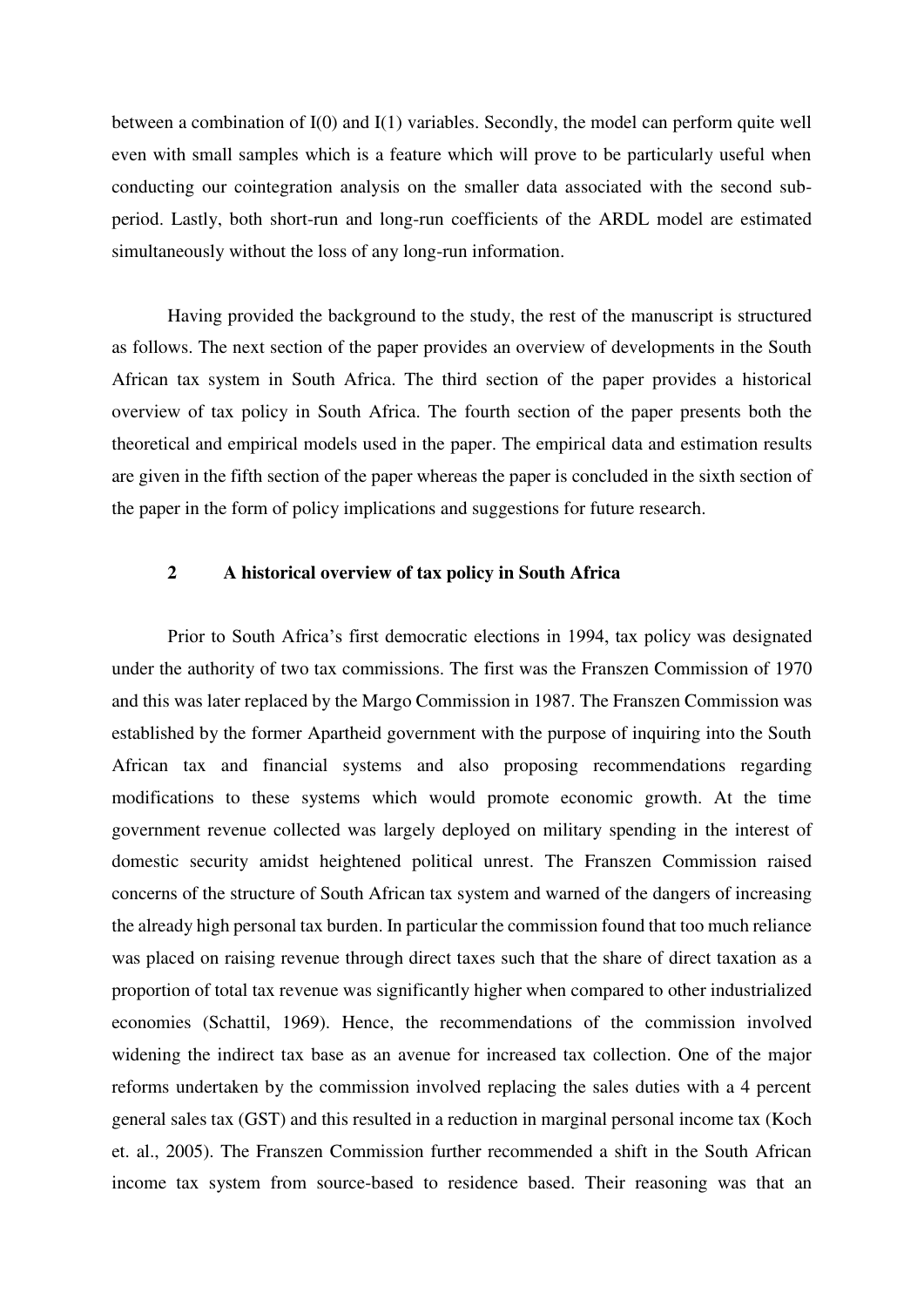increasing amount of income was beginning to flow into the country without being taxed. However, the recommendation of a residence-based tax system was rejected on the basis of the perceived complexity of implementing such a system.

The Margo Commission replaced the Franszen Commission during a trying economic period whereby international sanctions had been placed on the economy, there was massive business disinvestment, fiscal government was facing a debt standstill, monetary authorities were faced with historically high levels of inflation, the country was experiencing increasing human capital flight and the world economy was generally in a deteriorating state (Black et. al., 2005). In face of these economic challenges, the Margo Commission was appointed to restructure the tax system by particularly broadening the base on both direct and indirect taxes. Between 1987 and 1994 the commission implemented a number of key reforms on direct and indirect taxes. Reforms on direct taxes included i) the enhancement of neutrality in personal income tax by allowing equal treatment of both genders, ii) the reduction in company tax to a 35 percent, and iii) the introduction of a secondary tax on companies as a tax on distributed profits. On the other hand, reforms on indirect taxes included i) the replacement of the GST in favour of the invoice-based value-added tax (VAT) and ii) the introduction of the capital transfer tax as a replacement of the estate duty and donations tax. Despite these reforms, the share of individual taxation as a share of tax revenue increased from 32 to 40 percent between 1987 and 1994 whereas the share of company tax in total revenue had reduced from 22 to 13 percent over the same period of time. This was accompanied with negative economic growth rate averages of -0.7 percent experienced during the 1989 to 1993 period.

Following the transition of the South African economy into a democratic republic in 1994, the Government of National Unity implemented the Reconstruction and Development Programme (RDP) and it's offspring the Growth Employment and Redistribution (GEAR) policy as a means of correcting the social ills and imbalances suffered by disadvantages groups under the Apartheid regime. Part of the objectives of these policy programmes included the reduction of individual and corporate taxes while maintaining a stable tax-to-GDP ratio of 25 percent. On this basis the Katz Commission was appointed and assigned the responsibility of broadening the tax base, reducing fiscal borrowing pressures, improving tax base neutrality, improving tax administration and revenue collection all with the overall aim of improving economic performance (Koch et. al., 2005). Between 1994 and 1999, the Katz Commission released 9 interim reports and based on the recommendations of the commission the following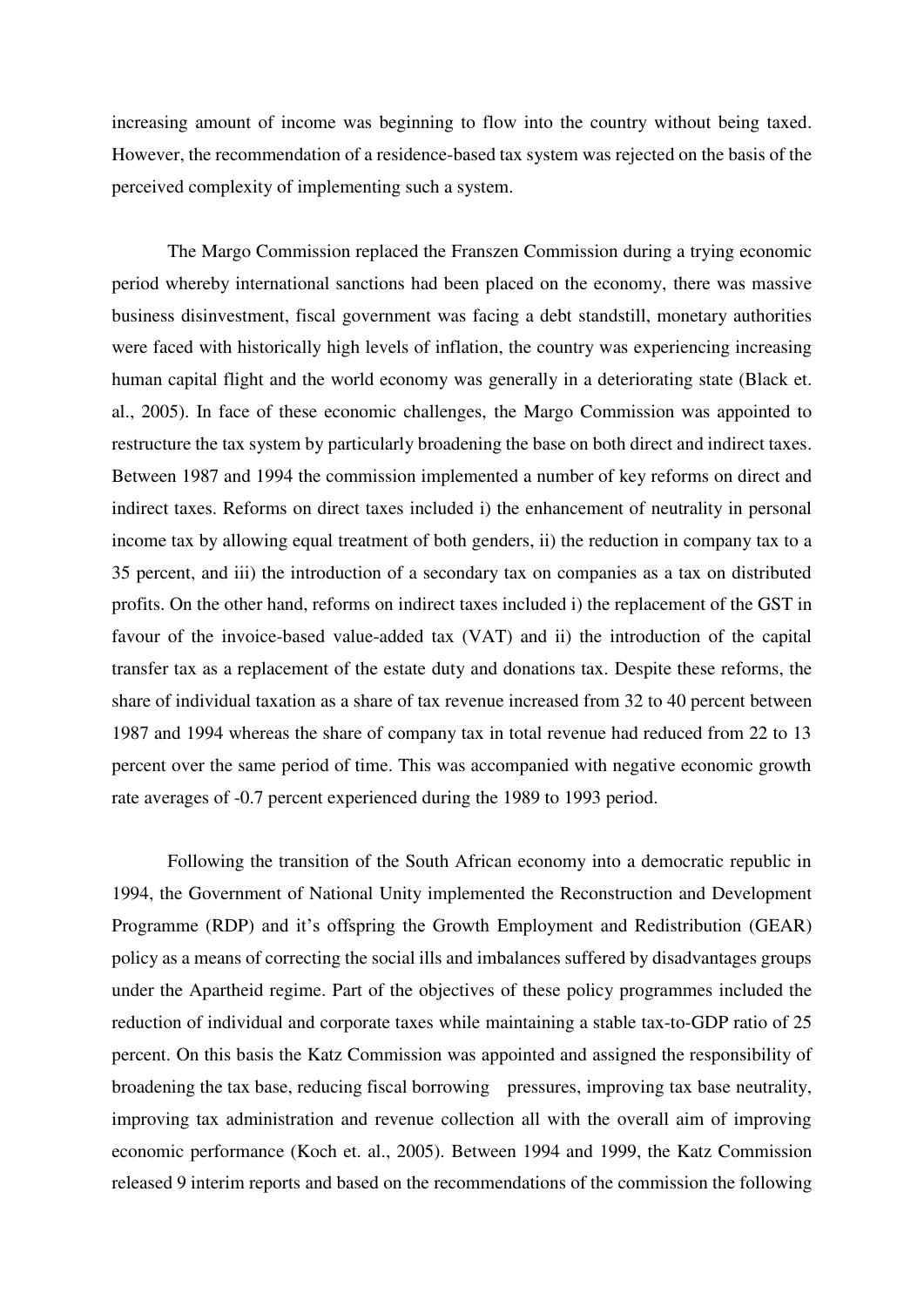tax reforms were implemented. These reforms included the introduction of the capital gains tax, tax on interest and other income of the retirement fund industry and VAT on gambling and financial services, as well as the change from a source-based income to a residence-based one (Greyling et. al., 2008). However, the most important reform instituted under the Katz Commission was the establishment of the South African Revenue Services (SARS) as an independent government department. This institutionalization of SARS as an autonomous revenue collection agency greatly enhanced administrative efficiency as well as revenuegenerating capacity (Bonga-Bonga and Perold, 2014). However, whilst job opportunities, lower inequality and improved investment were not achieved between 1994 and 1999 as part of GEAR outcomes, the economic growth rate increased from it's negative base in 1990 to more than 4.1 percent in 2000 (Schoeman and van Heerden, 2009).

Between 2000 and 2007, fiscal authorities had managed to reduce the share of individual taxation as a proportion of tax revenue from 42 percent to 30 percent whereas the share of company tax in total revenue had increased from 16 to 29 percent over the same period. This was accompanied with improving fiscal budget and economic growth even though such growth is unlikely to have been spurred by supply-side benefits associated with governments' improved fiscal position (Koch et. al., 2005). Moreover, the GEAR policy programme was phased out and ultimately replaced with Accelerated and Shared Growth Initiative for South Africa (ASGISA) programme in 2005, which envisioned halving unemployment to less than 14 percent and attaining economic growth rate averages of 6 percent between 2010 and 2014. However, the sub-prime crisis of the US housing market in 2007 and the subsequent global recession period of 2009, brought about a decrease in economic growth, a decrease in total tax revenue collection and increased budget deficits, amongst a host of other adverse economic. In wake of these developments, the South African government has adopted three interrelated policy programmes; the National Development Plan, the New Growth Path (NGP) and the Industrial Policy Action Plan (IPAP), in hope of encouraging economic development through improved job sustainability and the eradication of inequality by the year 2030. The Ministry of Finance particularly appointed the Davis Tax Committee in 2013 to access the compatibility of the South Africa's tax policy in supporting the objectives of the policy programmes and a major part of the committee's mandate is to limit government expenditure and boost revenue collection through tax reforms in order to fund key policy objectives such as infrastructure development (Phiri, 2016).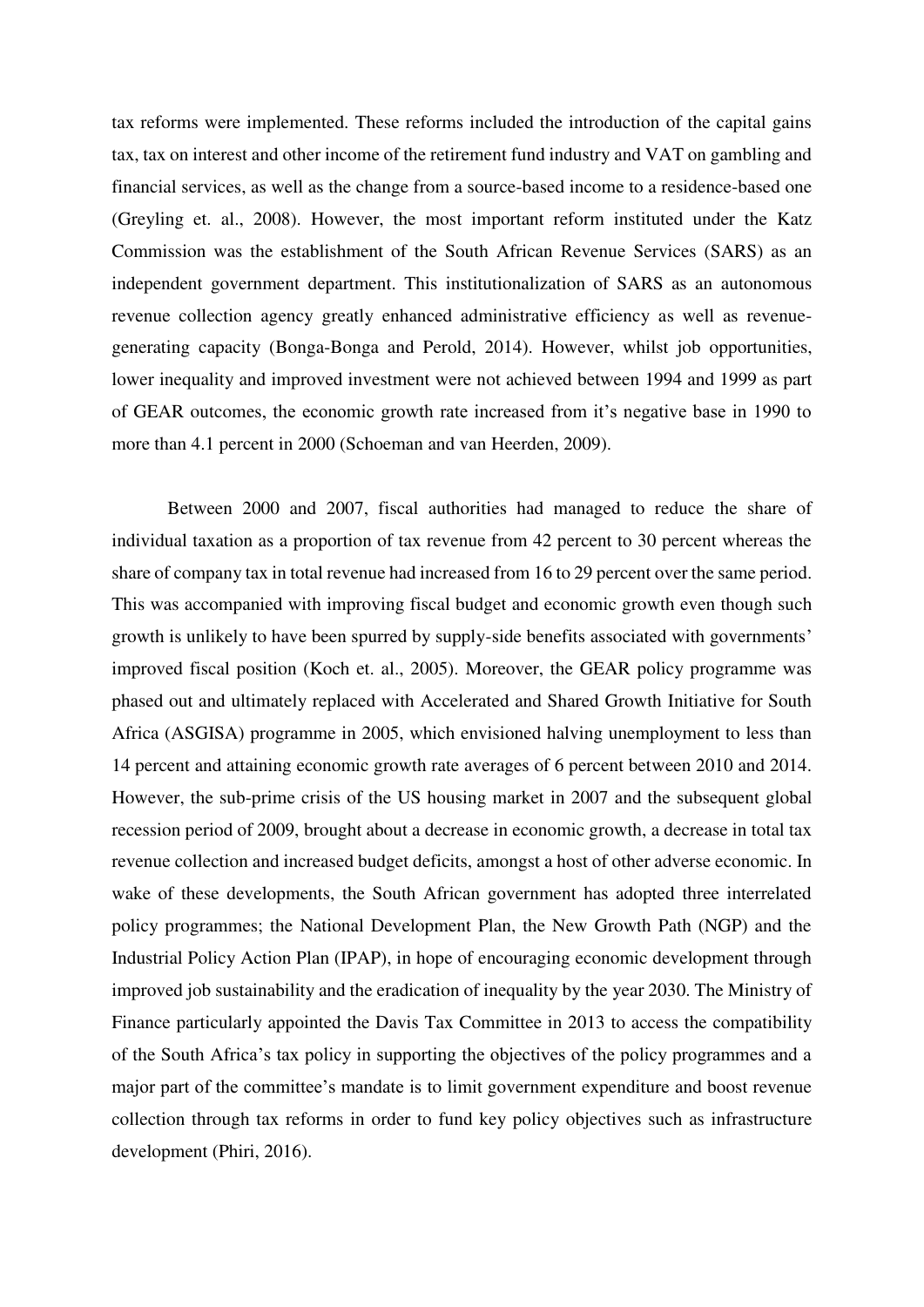# **3 Methodology of the study**  *3.1 Scully's tax optimizing growth model*

As previously mentioned, the theoretical model adopted in the paper is based on the optimizing model of Scully (1995, 1996, 2000 and 2003). The model particular assumes a balance budget approach in which government expenditure (G) is financed by the collection of tax revenue,  $\tau Y$  (i.e.  $G = \tau Y$ ), where  $\tau$  is the flat tax rate and Y is the national level of income. The remaining share of output,  $(1 - \tau)Y$ , is used is used to produce goods and services for the private sector. It is assumed that both public and private goods are used to produce national output through the following constant returns endogenous Cobb Douglas production technology:

$$
Y_t / Y_{t-1} = 1 + g = \alpha (\tau_{t-1} Y_{t-1})^{\beta} (1 - \tau)^{\delta} (Y_{t-1})^{\delta - 1}
$$
\n(1)

Where the subscript t-1 denotes the previous periods and g represents the output growth rate. By log-linearizing equation (1) results in the following empirical regression used to estimation purposes:

$$
log(1+g) = log \alpha + \beta log \tau(Y_{t-1}) + \delta log [(1-\tau) (Y_{t-1})]
$$
\n(2)

Where the term 'log' denotes the logarithmic transformation of the time series. In order to obtain the optimal tax rate which maximizes economic growth, equation (2) is differentiated with respect to the tax rate and setting the answer to zero i.e.

$$
\frac{\partial \log (1+g)}{\partial \tau} = \beta \alpha \tau^{-1} + [\delta (1-\tau)^{-1}(-1)] = 0 \tag{3}
$$

And re-arranging equation (3) we obtain:

$$
\beta_{\tau} = \delta_{1-\tau} \tag{4}
$$

Whereas solving equation (4) for the optimal tax rate,  $\tau^*$ , yields: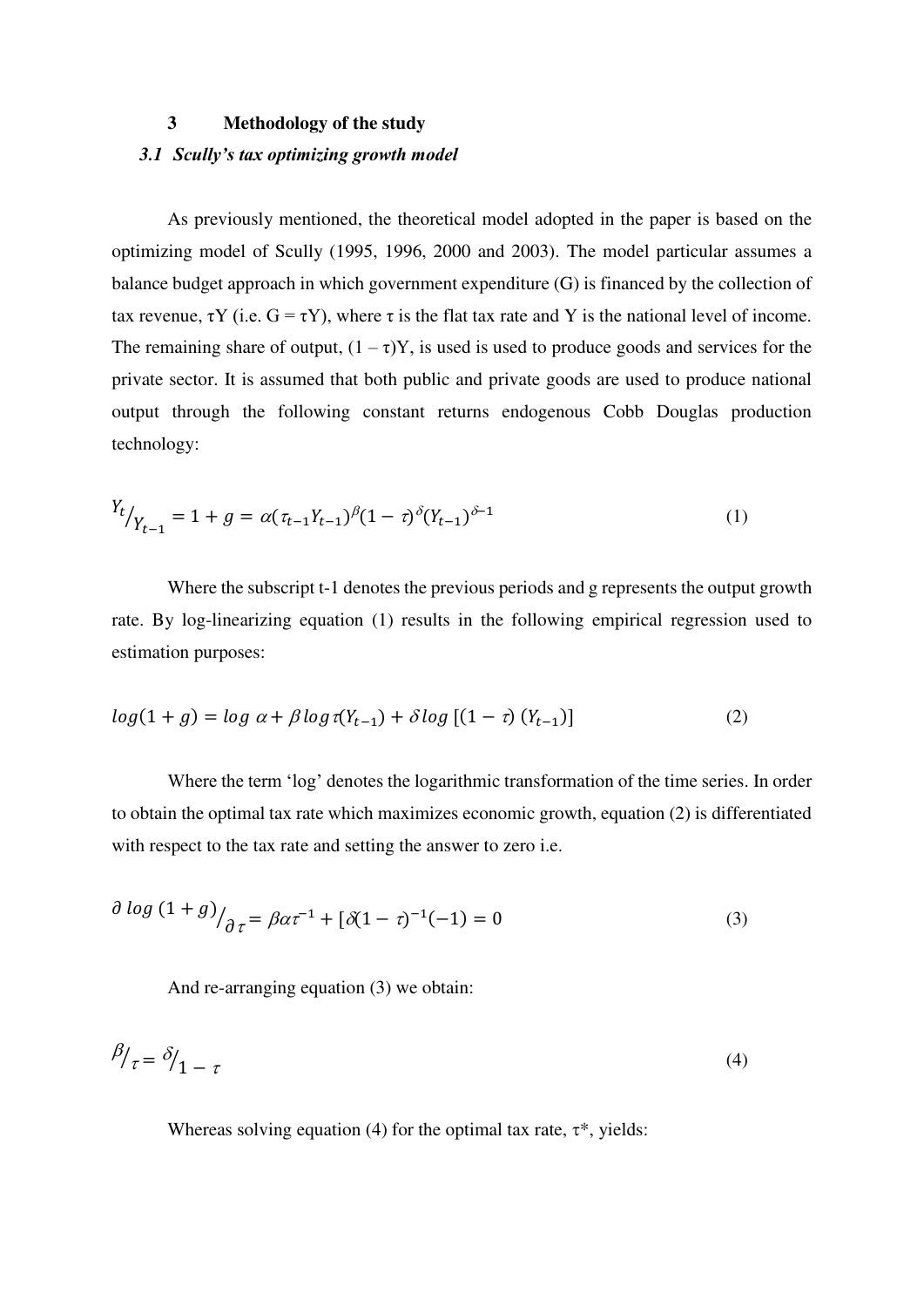$$
\tau \ast = \frac{\beta}{\beta + \delta} \tag{5}
$$

Despite the simplicity of the model in deriving the optimal tax rate, Kennedy (2000) criticized this framework since it is an endogenous growth model which ignores the contribution of previous periods' capital goods to output. In other words, the argument points out that Scully's model requires a 100 percent depreciation rate on the capital stock seeing that capital is assumed to be entirely used up in the processes of annual production. In reality this condition could never hold. However, Scully (2000) was quick to respond to these criticisms by demonstrating that the contribution of previously-accumulated capital and technological change in the aggregate production function are implicitly captured by the presence of the lagged production term. He particularly does this by showing that including factor inputs in the production function will not change the optimal tax rate estimates. Henceforth Scully (2000) was able to defend the efficiency and integrity of the tax optimizing model against criticisms set forth by Kennedy (2000).

### *3.2 The ARDL cointegration model*

We use the ARDL framework of Pesaran et. al. (2001) to model cointegration relations within the log-linearized version of Scully's tax optimizing regression (i.e. equation (2)) and the quadratic variant of the model (i.e. equation (6)). The baseline ARDL specification for the log-linear regression (2) is given as:

$$
\Delta log\ rgdp_t = \phi_0 + T_0 + \sum_{i=0}^n \gamma_{1i} \Delta log\ \frac{tax}{gdp} \, t-i + \sum_{i=0}^n \gamma_{2i} \Delta log\ \frac{priv}{gdp} \, t-i
$$

$$
+ \sum_{i=0}^n \gamma_{3i} \Delta log\ rgdp_{t-i} + \sigma_1 log\ tax/gdp_{t-1} + \sigma_2 log\ priv/gdp_{1t} + \sigma_3 log\ rgdp_{1t} + \varepsilon_t \tag{8}
$$

Where  $\phi_0$  and T<sub>0</sub> are the drift and trend components, respectively,  $\gamma_1$ ,  $\gamma_2$  and  $\gamma_3$  are the short-run coefficients;  $\sigma_1$ ,  $\sigma_2$  and  $\sigma_3$  are the long-run coefficients and  $\epsilon_t$  is a well behaved error term. The first step in the modelling process is to test for cointegration effects. Pesaran et. al. (2001) suggest testing the null hypothesis of no cointegration as: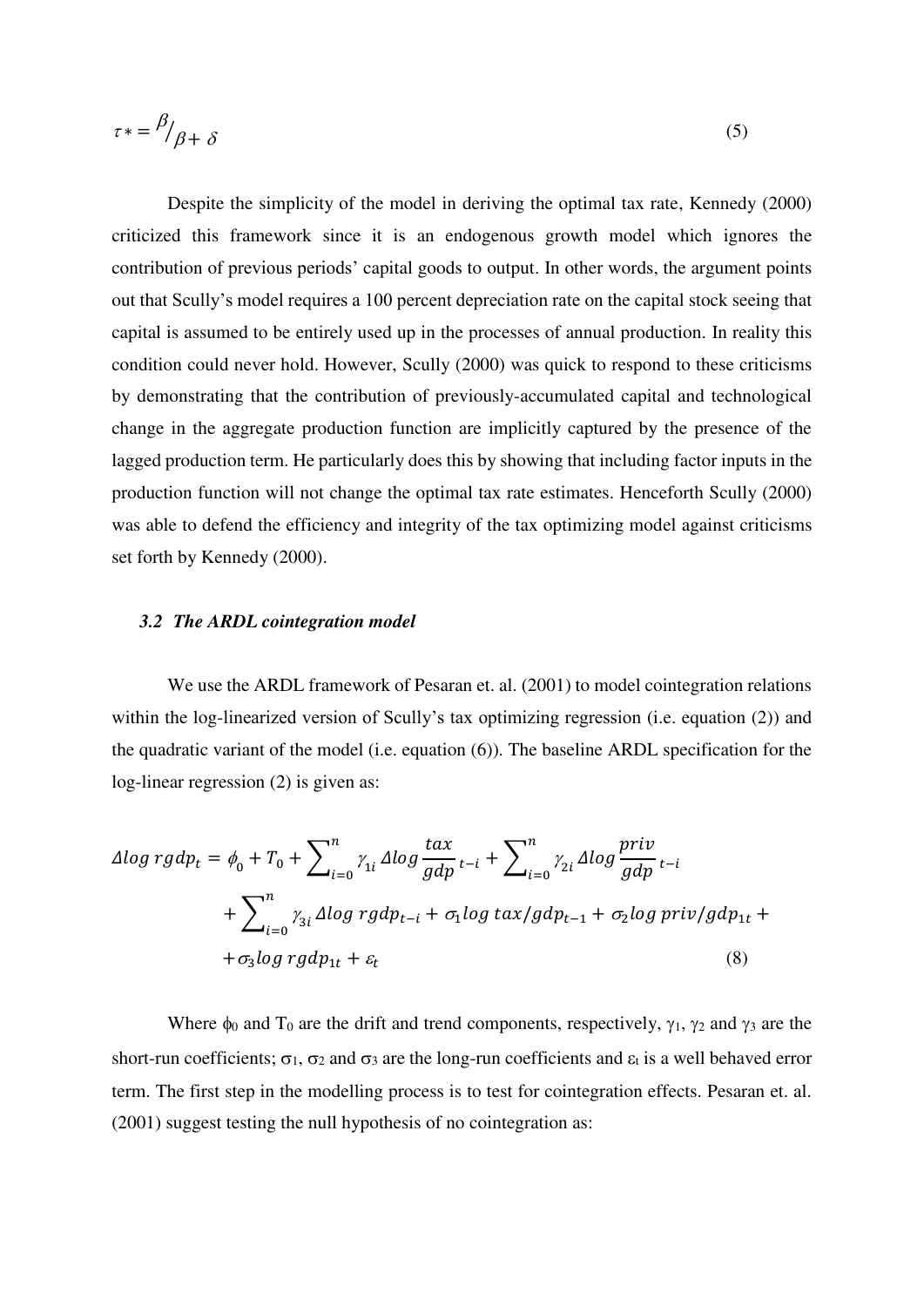And this null is tested against the alternative hypothesis of cointegration effects i.e.

$$
H_1: \sigma_1 \neq \sigma_2 \neq \sigma_3 \neq \sigma_3 \neq 0 \tag{10}
$$

 The aforementioned hypotheses are tested using a F-test which is validated against lower and upper bound critical values (Pesaran et. al., 2001). Only if the F-statistic exceeds the upper bound of the critical values can the econometrician proceed to model error correction effects within the system of equations. The ARDL based unrestricted error correction model (UECM) of equation (8) is given as:

$$
\Delta log\ rgdp_t = \phi_0 + T_0 + \sum_{i=0}^n \gamma_{1i} \Delta log\ \frac{tax}{gdp} \, t_{-i} + \sum_{i=0}^n \gamma_{2i} \Delta log\ \frac{priv}{gdp} \, t_{-i}
$$
\n
$$
+ \sum_{i=0}^n \gamma_{3i} \Delta log\ rgdp_{t-i} + \xi_1 ect_{t-1} + \varepsilon_t \tag{11}
$$

Where  $ect_{t-1}$  is the error correction term that estimates the speed at which the variables return to their steady-state after an episode of disequilibrium to the system. The error correction terms is expected to be negative and significant. Moreover, it's value should not exceed unity.

#### **4 Data and empirical results**

#### *4.1 Data description and unit root tests*

The data used to carry out our empirical analysis consists of a quarterly series of two time series variables; namely, the real gross domestic product (rgdp) which proxies output growth and the ratio of tax revenues to GDP (tax/gdp) which is used to proxy the tax rate. The share of output used in the private sector (priv/gdp) is computed as the remnant portion of the share in output growth after deducting tax revenues i.e.  $\pi$ iv/gdp =  $(1 - \frac{tax/gdp}{.}$  All the time series data used in the study has been retrieved from the South African Reserve Bank (SARB) online database over the period 1994:Q1 to 2016:Q2. As previously discussed, we split the data into two sub-samples; the first being covering the period 1994:Q1 to 2009:Q2 being representative of tax policy under the Katz Commission whilst the second sub-period covers 2009:Q2 to 2016:Q4. However, before making an meaningful use of the data, we firstly tests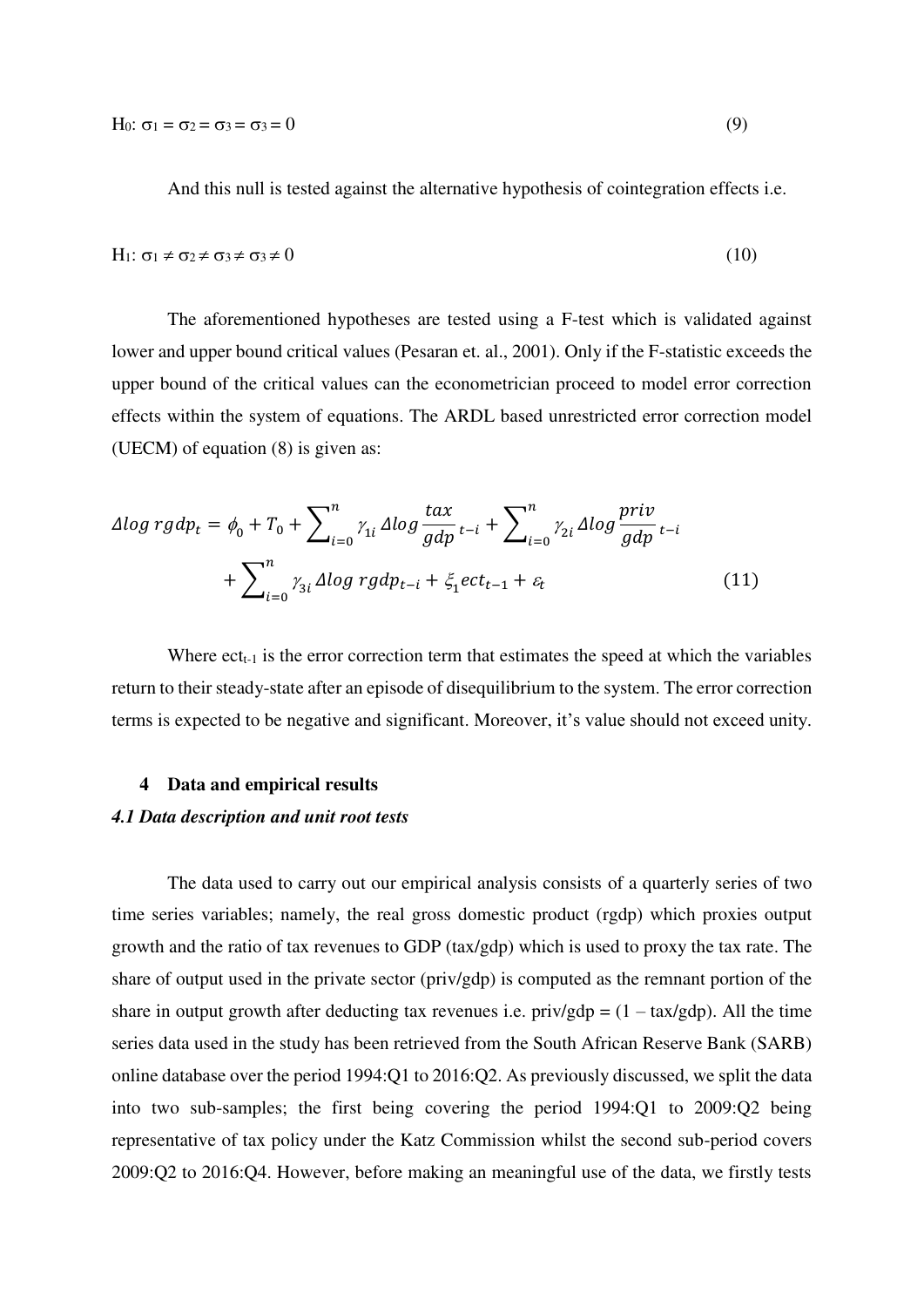the data for unit roots using a combination of first and second generation unit root testing procedures. Traditionally, the ADF and PP testing procedures are used for detecting the presence of possible stochastic trends in the time series variables but these unit root are commonly criticized on the premise of not being able to distinguish between unit root processes and close-to-unit root process. Consequentially, we supplement these tests with the DF-GLS unit root test of Elliot et. al. (1996) which is essentially an improvement over these first generation unit root tests by exerting a higher testing power when the root of the time series is close to unity. We perform all three unit root testing procedure on the levels and, were necessary, on the first differences of the time series variables for three time periods i.e. 1994:Q1-2016:Q2; 1994:Q1-2009:Q2 and 2009:Q2-2016:Q2. The results of this empirical exercise are reported in Table 1 below.

| time series           | adf                      |                         | pp          |             | $df-gls$   |            |
|-----------------------|--------------------------|-------------------------|-------------|-------------|------------|------------|
|                       | intercept                | trend                   | intercept   | trend       | intercept  | trend      |
| 1994:Q1-<br>2016:Q2   |                          |                         |             |             |            |            |
| log(rgdp)             | $-3.65***$               | $-3.77**$               | $-43.37***$ | $-46.01***$ | $-2.62***$ | $-3.13**$  |
| log(tax/gdp)          | $-6.55***$               | $-8.58***$              | $-69.90***$ | $-78.26***$ | $-6.47***$ | $-8.25***$ |
| log(priv/gdp)         | $-6.53***$               | $-8.54***$              | $-67.21***$ | $-76.64***$ | $-6.38***$ | $-8.30***$ |
| 1994:Q1-<br>2008:Q2   |                          |                         |             |             |            |            |
| log(rgdp)             | $-2.81*$                 | $-3.24*$                | $-29.59***$ | $-34.13***$ | $-1.74*$   | $-3.13**$  |
| log(tax/gdp)          | $-4.64***$               | $-6.02***$              | $-51.86***$ | $-58.72***$ | $-4.69***$ | $-5.73***$ |
| log(priv/gdp)         | $-4.45***$               | $-5.73***$              | $-49.88***$ | $-58.00***$ | $-4.49***$ | $-5.51***$ |
| $2008:Q2-$<br>2016:Q2 |                          |                         |             |             |            |            |
| log(rgdp)             | $-2.57$<br>$(-4.12)$ *** | $-2.80$<br>$(-4.10)$ ** | $-17.84***$ | $-18.06***$ | $-2.57**$  | $-2.63*$   |
| log(tax/gdp)          | $-6.40***$               | $-7.83***$              | $-23.50***$ | $-23.18***$ | $-6.35***$ | $-7.57***$ |
| log(priv/gdp)         | $-6.33***$               | $-7.58***$              | $-23.91***$ | $-23.72***$ | $-6.35***$ | $-7.44***$ |

Table 1: Unit root tests results

Notes: Significance levels: '\*\*\*', '\*\*', '\*' denote the 1%, 5% and 10% significance levels respectively.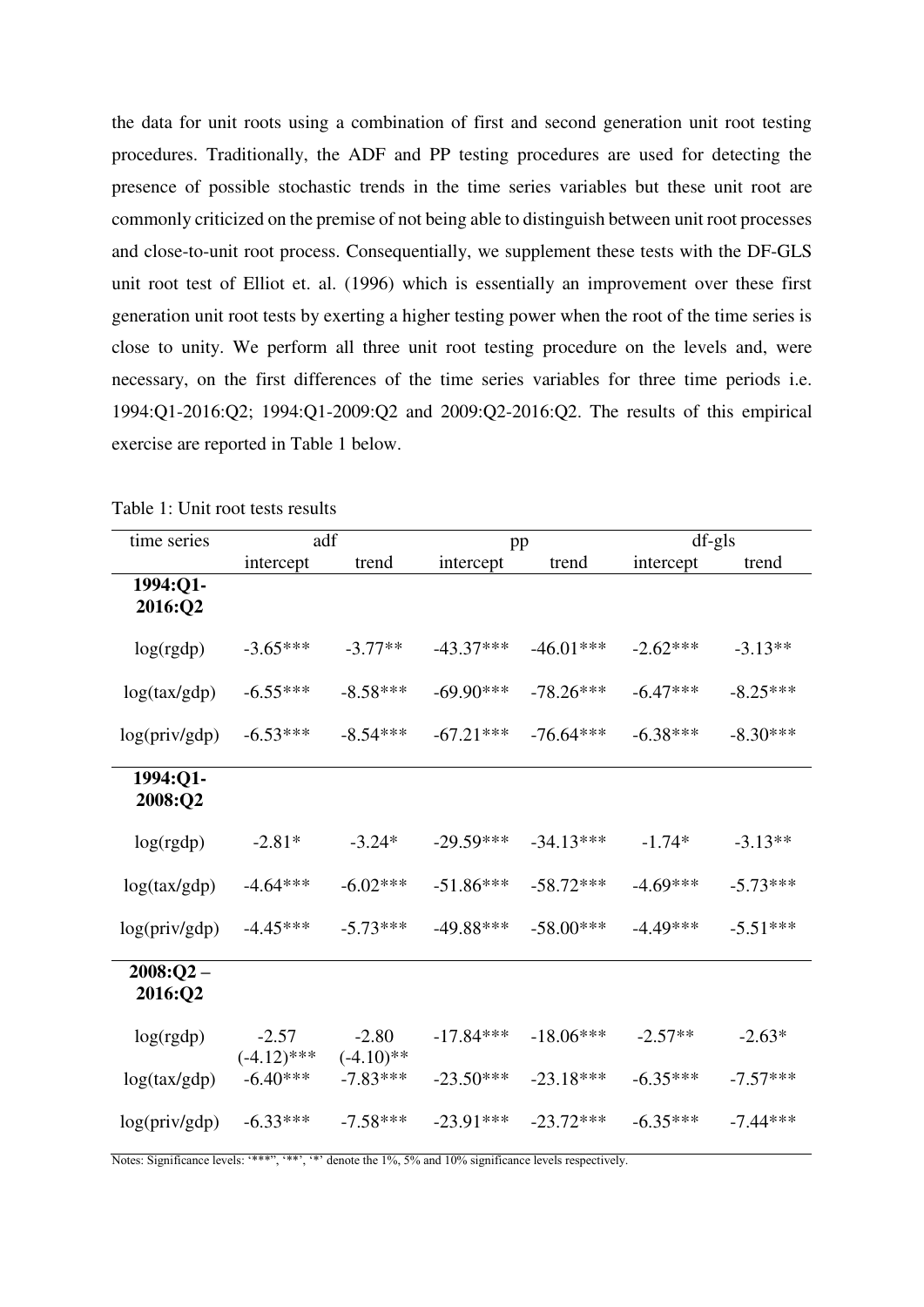The unit roots test results, regardless of whether performed with a constant or a trend, show that for the full sample (i.e. 1994:Q1-2016:Q2) and the first sub-sample (i.e. 2008:Q2- 2016:Q2) the test statistics reject the null hypothesis of a unit root at a significance level of at least 10 percent for all the observed time series. Collectively, these results show that all variables, in the full and first sub-sample, are levels stationary, I(0) processes. However, for the second sub-sample (i.e. 2008:Q2-2016:Q2), our results become mixed. We particularly find that whilst all unit root test statistics reject the unit root null for the tax/gdp and priv/gdp variables at all levels of significance, for the case of the rgdp time series, the ADF statistics fail to reject the unit root null at all significance levels. Only after differencing the series once do the ADF statistics fail to detect unit roots in the variables. This provides evidence of the rgdp variable being an I(1) time series. Under the traditional Engle-Granger theorem none of the sub-samples would qualify for cointegration since the full and first sub-sample strictly consists of I(0) variables whilst the second sub-sample contains a mixture of I(0) and I(1) time series. Fortunately, none of this is not much of a concern in our study, since the ARDL presents the advantage of being able to model cointegration relations between a mixture of time series which are integrated of an order less than I(2). Hence we model cointegration relations among the observed time series.

#### *4.2 ARDL cointegration results*

Having tested for units root among the time series and confirming that the variables are not integrated of an order higher than one, we proceed to apply the bounds cointegrationn test to the variable. The Schwarz-Bayesian (SBC) was employed to determine the appropriate lag length for the three period samples under observation. For all samples the appropriate model is the ARDL(1,0,0) specification. Table 1 below presents the cointegration tests results for the three period samples.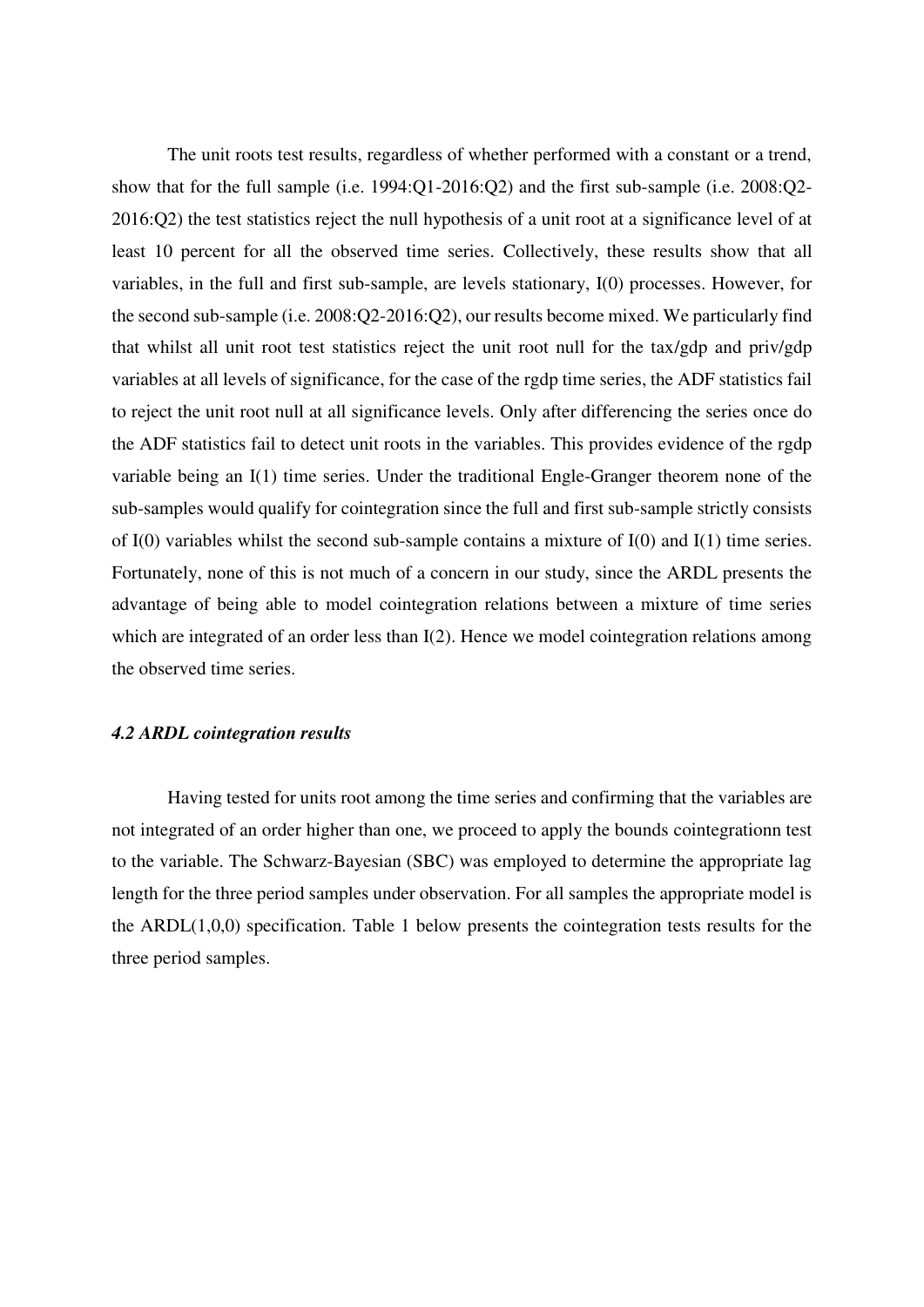|                        | F-statistic | 95%<br>upper bound | 95%<br>lower bound | $90\%$<br>upper bound | $90\%$<br>lower bound |
|------------------------|-------------|--------------------|--------------------|-----------------------|-----------------------|
| 1994:Q1-<br>2016:Q2    | 9.11        | 5.06               | 6.09               | 4.26                  | 5.21                  |
| 1994:Q1-<br>2008:Q2    | 6.96        | 5.16               | 6.28               | 4.34                  | 5.31                  |
| $2008:Q2 -$<br>2016:Q2 | 5.63        | 5.56               | 6.63               | 4.58                  | 5.54                  |

Table 2: Bounds test results for cointegration effects

Based on the F-statistics we find cointegration relations between the time series for all three sub-samples. In particular, we obtain F-statistics of 9.11 and 6.96 for the full and first samples, respectively, and both these statistics are above the 95 percent upper bound. Concerning the second sub-sample we report a F-statistic of 5.63 which lies between the upper and lower bound of the 95 percent critical level. By default this means that the statistic is inconclusive at the 95 significance level. However, we observe that the statistic lies above the 90 percent upper bound hence validating cointegration at a 90 percent critical level. The overall confirmation of significant cointegration effects among the time series for all sample periods permits the estimation of the ARDL (1,0,0) regression and the modelling of the associated error correction effects. For empirical convenience, we begin by estimating the long-run ARDL coefficients for all sample periods and we reported the results in Table 3 below.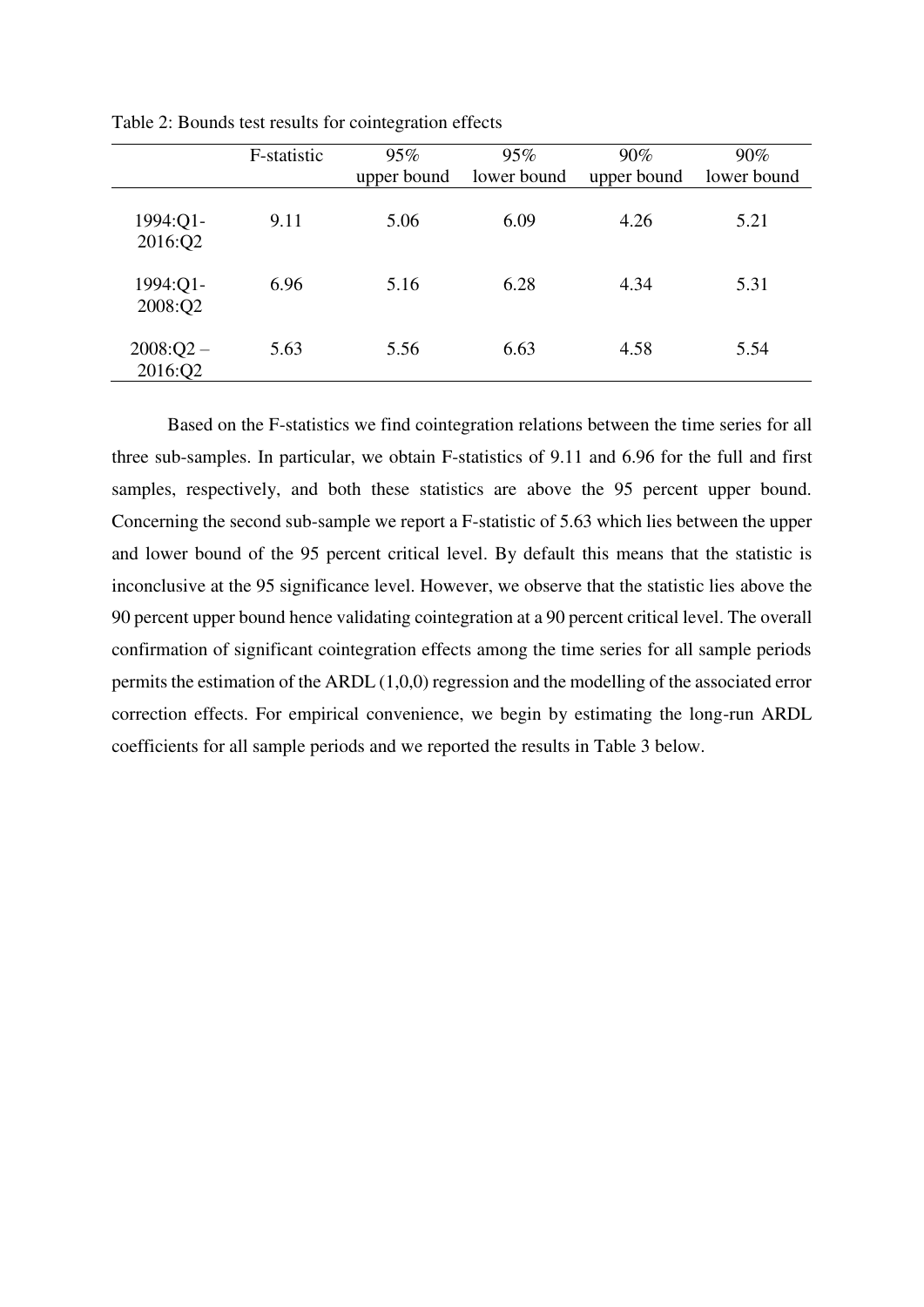|                     | estimate     | standard error | t-value | p-value  |  |
|---------------------|--------------|----------------|---------|----------|--|
| 1994:Q1-2016:Q2     |              |                |         |          |  |
|                     |              |                |         |          |  |
| intercept           | $-93.82$     | 79.33          | $-1.18$ | 0.24     |  |
| trend               | 0.00         | 0.00           | $-0.93$ | 0.36     |  |
| log(tax/gdp)        | 11.96        | 10.62          | 1.12    | 0.26     |  |
| log(priv/gdp)       | 41.26        | 34.23          | 1.20    | 0.23     |  |
| $R^2$               | 0.34         |                |         |          |  |
| <b>DW</b>           | 1.92         |                |         |          |  |
| $\tau^*$            | 22.47%/(N/A) |                |         |          |  |
| 1994:Q1-2008:Q2     |              |                |         |          |  |
|                     |              |                |         |          |  |
| intercept           | 82.21        | 88.31          | 0.93    | 0.36     |  |
| trend               | 0.00         | 0.00           | 1.46    | 0.15     |  |
| log(tax/gdp)        | $-11.20$     | 0.01           | 1.46    | 0.33     |  |
| log(priv/gdp)       | $-35.44$     | 11.43          | $-0.98$ | 0.36     |  |
| $R^2$               | 0.37         |                |         |          |  |
| <b>DW</b>           | 1.87         |                |         |          |  |
| $\tau^*$            | N/A          |                |         |          |  |
| $2008:Q2 - 2016:Q2$ |              |                |         |          |  |
|                     |              |                |         |          |  |
| intercept           | $-551.39$    | 21.846         | $-2.52$ | $0.02*$  |  |
| trend               | $-0.01$      | 0.01           | $-0.76$ | 0.46     |  |
| log(tax/gdp)        | 76.13        | 30.69          | 2.48    | $0.02*$  |  |
| log(priv/gdp)       | 237.52       | 93.71          | 2.53    | $0.01**$ |  |
| $R^2$               | 0.36         |                |         |          |  |
| <b>DW</b>           | 1.93         |                |         |          |  |
| $\tau^*$            | 24.27%       |                |         |          |  |

Table 3: ARDL (1,0,0) Long-run regression coefficients

Notes: Significance levels: '\*\*\*', '\*\*', '\*' denote the 1%, 5% and 10% significance levels respectively. DW represents the test statistics from

the Durbin Watson test and all three statistics detect no evidence of serial correlation in the regressions.

As can be observed from Table 3, the estimation of the first sub-period and the full sample produces negative and insignificant estimates on the coefficients of the 'tax/gdp' and 'priv/gdp' variables. We therefore cannot calculate an optimal tax rate for these two sample periods since Scully's model specifically requires that regression coefficients must be both positive and significant in order to have an optimal point. Interpretively, this shows that tax policy administered under the Katz Tax Commission had an insignificant effect on economic growth from the time of the democratic elections liberation in 1994 up until the global recession period of 2008. For the case of the data for the first sub-period and the full sample, we find correct positive and significant coefficients on the 'tax/gdp' and 'priv/gdp' variables. From these estimates we are able to compute the optimal tax rates of 22.47 for the full sample and 24.27 percent for the second sub-sample. We note that both of these figures are quite different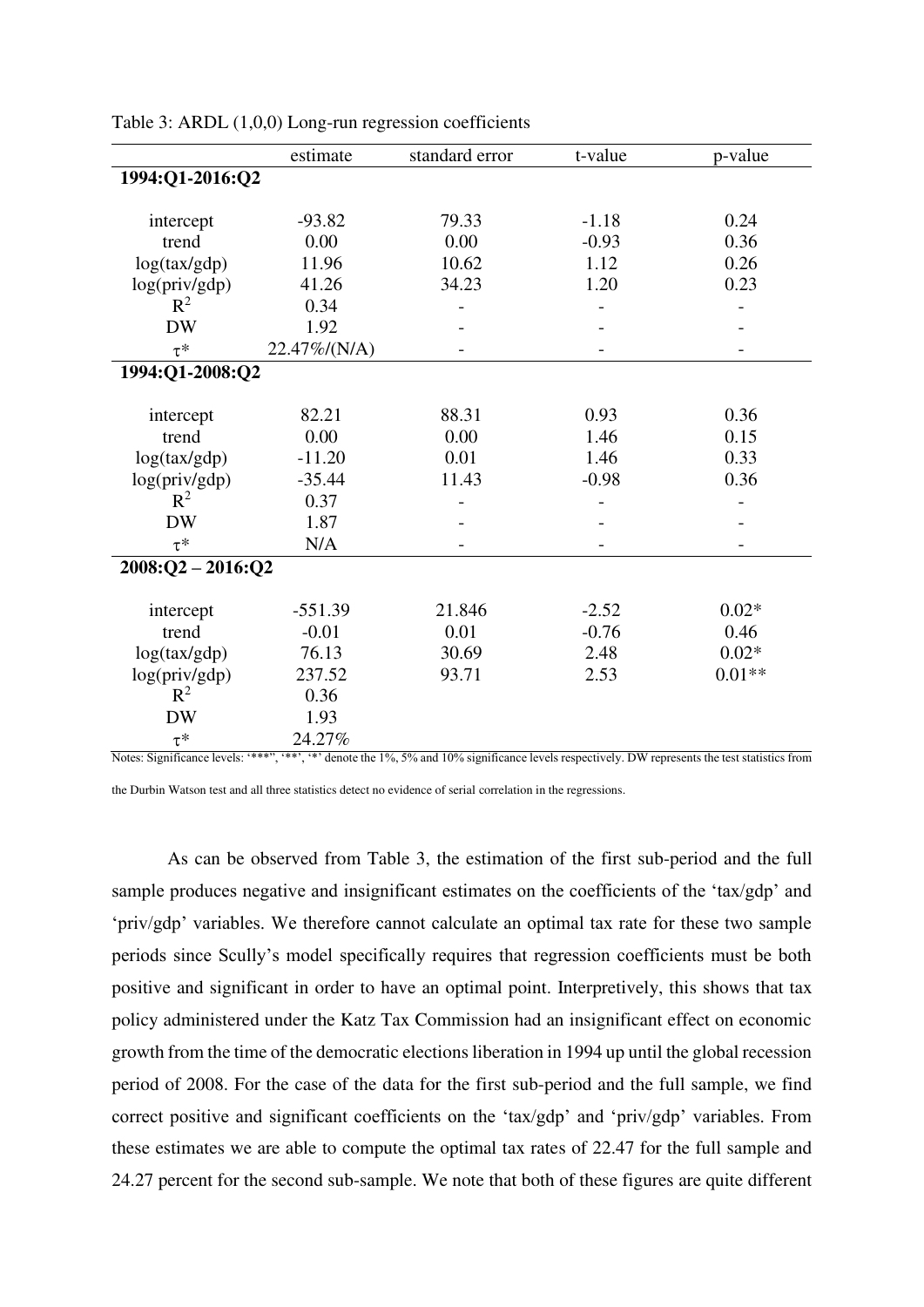from the optimal tax rates of 15 and 18 percent previously presented in the studies of Saibu (2015) and Schoeman and van Heerden (2009), respectively. We attribute these discrepancies in optimal tax estimates to the exclusion of pre-Apartheid data in our study, which otherwise would have produced a downward bias in the estimated optimal tax rate since tax reforms in post-democracy period reflects the non-discriminatory nature of the new South Africa.

 Having estimated the ARDL long-run regressions for the 3 sample periods, we now investigate short-run and long-run interrelationships by estimating the ARDL-based UECM models for the sample periods. The obtained results are recorded in Table 4. In referring to these results, we find insignificant short-run estimates for all short-run coefficients in the full and first sub-samples. However, for the second sub-sample we obtain positive and significant short-run estimates on both the 'tax/gdp' and 'priv/gdp' variables hence providing evidence of both short-run and long-run interrelations between taxes and economic growth for South Africa in the post-recession period. Similar short-run effects between taxes and economic growth have been documented in the studies of Tomljanovich (2004), Lee and Gordon (2005) and Ojede and Yamarik (2012). Concerning the error correction terms, we obtain negative and significant estimates of -0.49 for both the first and the full samples whilst obtaining a significant estimate of -0.60 for the second sample period. These estimates imply that in the post-recession period 60 percent of disequilibrium from the long-run steady state is corrected in every quarter whereas for the pre-recessionary period and the full sample, 49 percent of deviations from the steady state are corrected in each quarter. This demonstrates that equilibrium correcting behaviour in the post-recession period is much quicker in comparison to the other sample periods. Our results ultimately prove that tax policy in the post-recession period has been quite effective in ensuring that the share of tax revenues in economic growth has been moving along a steady-state growth path.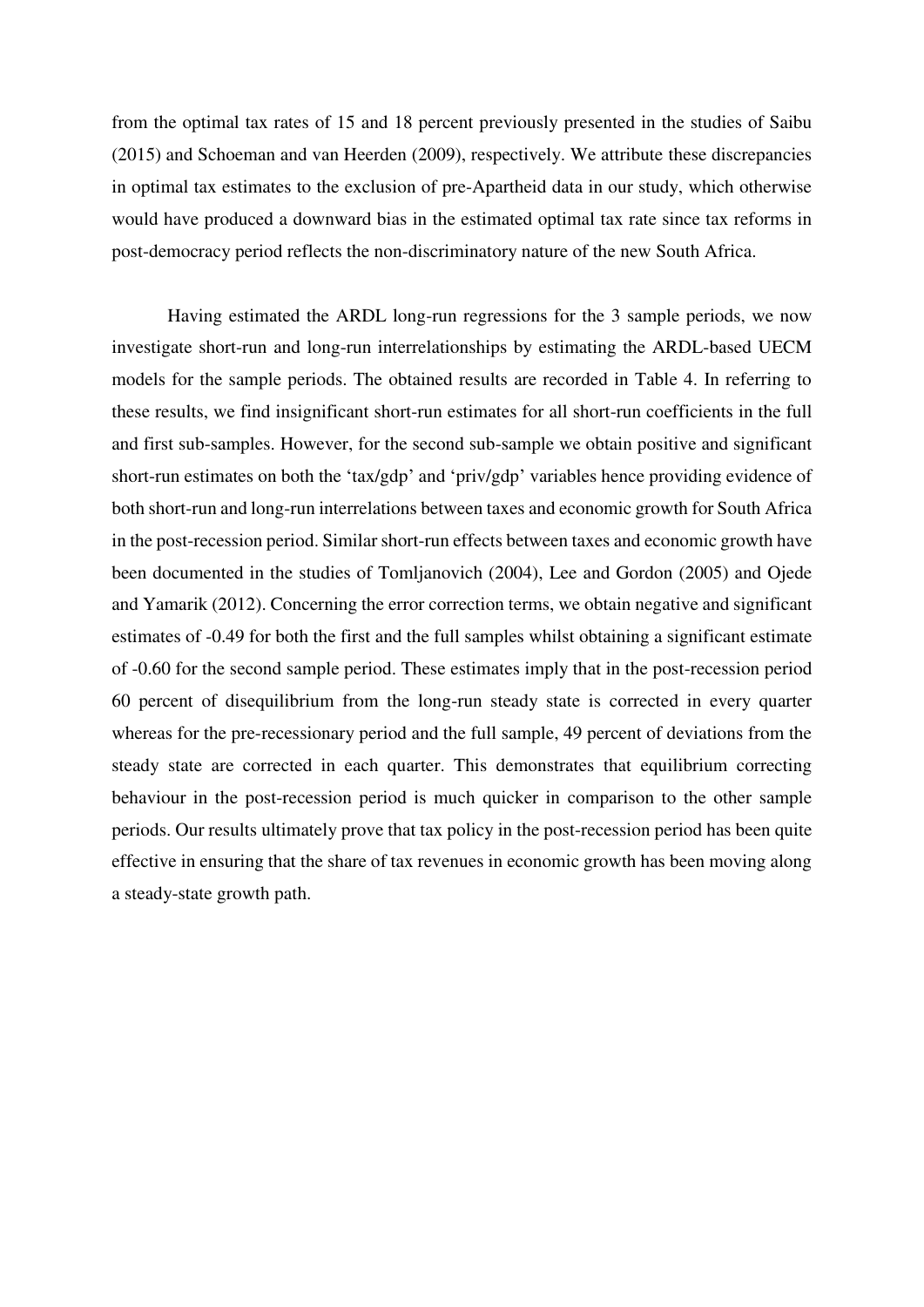|                        | estimate | standard error | t-value | p-value   |
|------------------------|----------|----------------|---------|-----------|
| 1994:Q1-2016:Q2        |          |                |         |           |
|                        |          |                |         |           |
| $\triangle$ trend      | 0.00     | 0.00           | $-0.93$ | 0.36      |
| $\Delta$ log(tax/gdp)  | 11.96    | 10.62          | 1.13    | 0.26      |
| $\Delta$ log(priv/gdp) | 41.26    | 34.43          | 1.20    | 0.23      |
| $ect_{t-1}$            | $-0.49$  | 0.09           | $-5.40$ | $0.00***$ |
| $R^2$                  | 0.26     |                |         |           |
| <b>DW</b>              | 1.92     |                |         |           |
| F-statistic            | 7.49     |                |         | $0.00***$ |
| 1994:Q1-2008:Q2        |          |                |         |           |
|                        |          |                |         |           |
| $\triangle$ trend      | 0.00     | 0.00           | 1.46    | 0.15      |
| $\Delta$ log(tax/gdp)  | $-11.20$ | 11.43          | $-0.98$ | 0.33      |
| $\Delta$ log(priv/gdp) | $-35.44$ | 38.60          | $-0.92$ | 0.36      |
| $ect_{t-1}$            | $-0.49$  | 0.12           | $-4.20$ | $0.00***$ |
| $R^2$                  | 0.29     |                |         |           |
| <b>DW</b>              | 1.90     |                |         |           |
| F-statistic            | 5.29     |                |         | $0.00***$ |
| $2008:Q2 - 2016:Q2$    |          |                |         |           |
|                        |          |                |         |           |
| $\triangle$ trend      | $-0.01$  | 0.01           | $-0.76$ | 0.46      |
| $\Delta$ log(tax/gdp)  | 76.13    | 30.69          | 2.48    | $0.02*$   |
| $\Delta$ log(priv/gdp) | 237.52   | 93.71          | 2.53    | $0.01**$  |
| $ect_{t-1}$            | $-0.60$  | 0.16           | $-3.72$ | $0.00***$ |
| $R^2$                  | 0.44     |                |         |           |
| <b>DW</b>              | 1.93     |                |         |           |
| F-statistic            | 5.17     |                |         | $0.00***$ |

Table 4: ARDL-based ECM estimates

Notes: Significance levels: '\*\*\*', '\*\*', '\*' denote the 1%, 5% and 10% significance levels respectively. DW represents the test statistics from

the Durbin Watson test and all three statistics detect no evidence of serial correlation in the regressions.

As a final step in our empirical analysis, we check the residuals from all estimated ARDL regressions for autocorrelation, functionality and normality. All performed diagnostic tests are administered through the LM-type statistics and the results of the tests are reported in Table 5 below. As can be observed from the diagnostic test results, all the residuals from the estimated regressions for the 3 sample periods show no signs of serial correlation and are found to be stable as well as normally distributed. As noted by Schoeman and van Heerden (2009), such results satisfy the assumptions of the classical normal linear regression.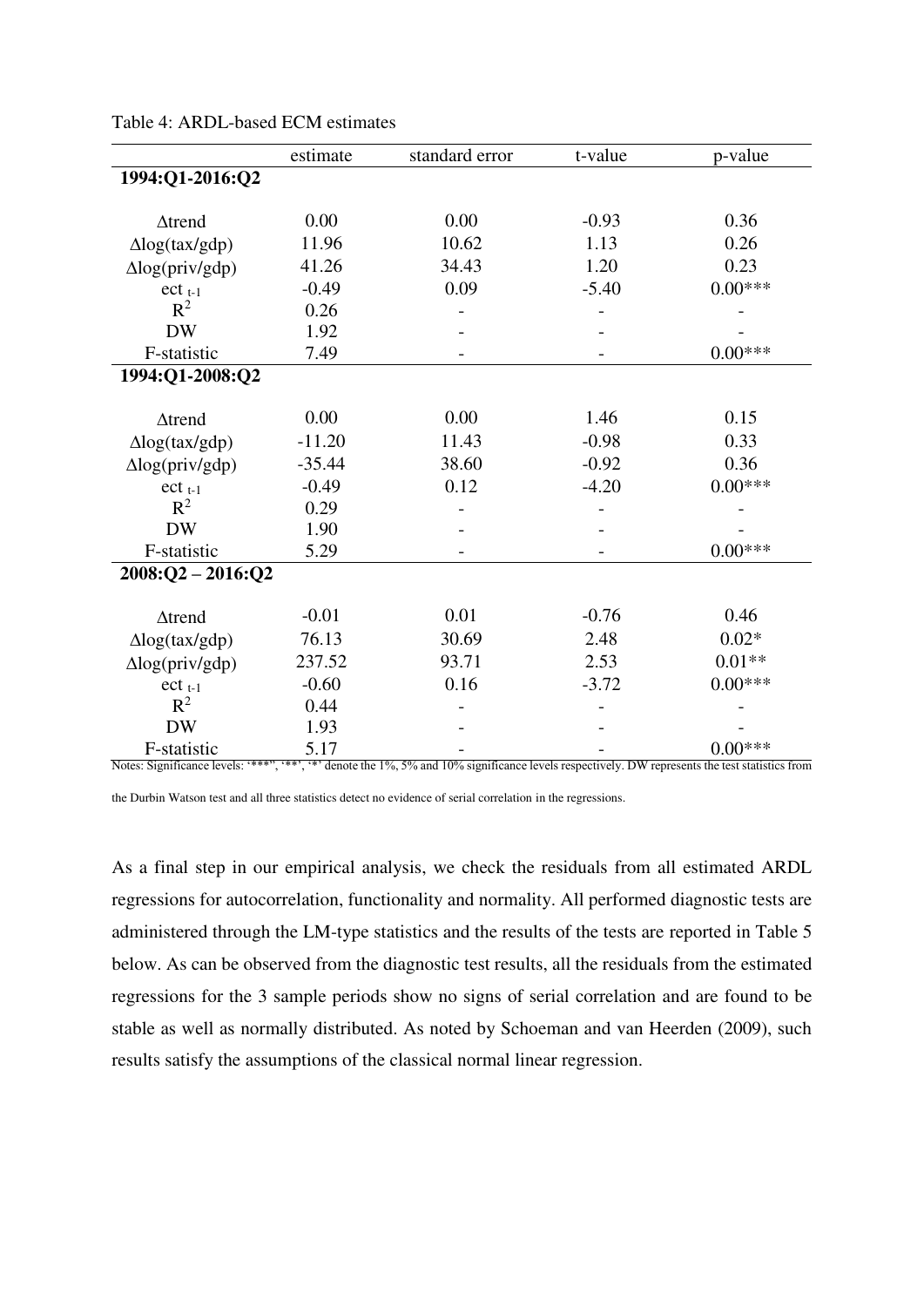| test type       |                 |                                      |                     |
|-----------------|-----------------|--------------------------------------|---------------------|
|                 | 1994:Q1-2016:Q2 | LM test statistic<br>1994:Q1-2008:Q2 | $2008:Q2 - 2016:Q2$ |
| autocorrelation | 7.34            | 14.44                                | 0.01                |
|                 | (0.84)          | (0.27)                               | (0.92)              |
| functional form | 0.04            | 0.98                                 | 0.31                |
|                 | (0.84)          | (0.32)                               | (0.58)              |
| normality       | 3.94            | 0.30                                 | 0.17                |
|                 | (0.14)          | (0.86)                               | (0.68)              |

Table 5: Diagnostic tests on ARDL regression residuals

Notes: p-values reported in parentheses.

## **5 Conclusion**

Following the democratic elections of 1994, the South African government has been burdened with the responsibility of eradicating the lingering social ills of the previous Apartheid regime through increased government spending and this has been accompanied with need for increased collection of tax revenue. Further adding to government's woes has been the recent global recession period of 2009 which saw economies worldwide experience sharp declines in economic growth rates and fiscal authorities have been once again delegated the responsibility of ensuring that economic growth returns to a positive long-run equilibrium steady state path in the post-recession period. Conventional tax-growth theory hypothesizes on a positive tax-growth relationship up to a certain optimal level of which this relationship turns negative afterwards. In our study we put this theory to the test for the case of South Africa by applying the ARDL bounds test approach of Pesaran et. al. (2001) to the tax optimizing growth model of Scully (1996, 2003) for sample time periods before and after the global recession period. Our empirical results reveal a non-existent relationship between tax revenue and economic growth for periods prior to the recession whereas this relationship turns significant in the post-recession period.

Overall, the empirical results from our study reveal a number of interesting phenomenon. For one, the insignificant relationship found between tax revenue and economic growth in the pre-recession period highlights the ineffectiveness of tax policy on economic growth under the Katz Tax Commission. In particular, our empirical results demonstrate the incompatibility of previous tax policy with three former macroeconomic policy programmes (i.e. the Reconstruction and Development Programme (RDP) and it's predecessors the Growth Employment and Redistribution (GEAR) and Accelerated Shared Growth Initiative of South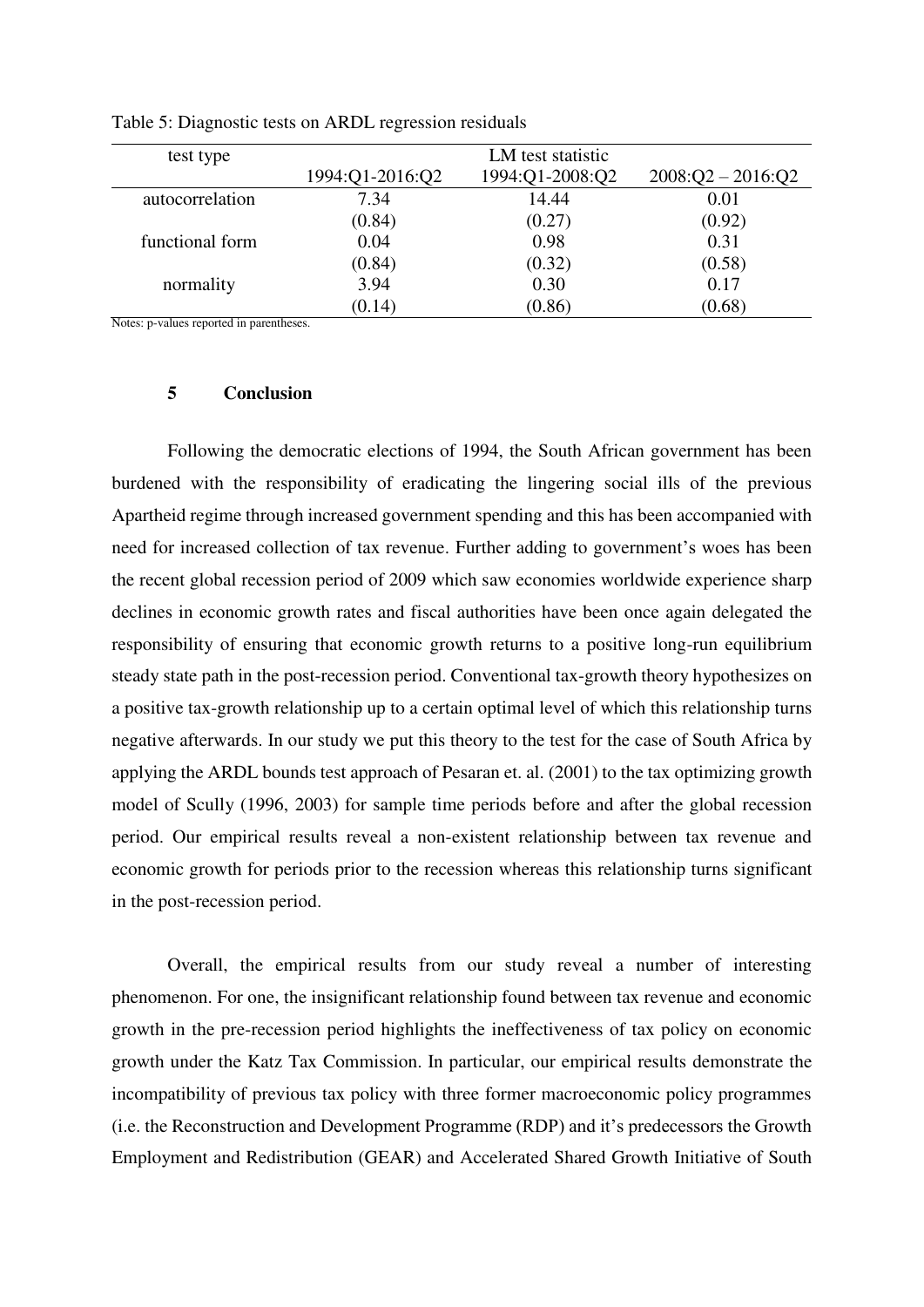Africa (ASGISA) policies) in promoting economic growth in the country. The overall effectiveness of fiscal policy in affecting economic growth under these macroeconomic programmes are a reflection of poor policy co-ordination and implementation methods used. Another implication drawn from our study is that fiscal policy implemented subsequent to the global recession period has exerted a positive effect on economic growth and this is mainly attributed to the successful recommendations of the Davies Tax Committee in keeping revenue collections on par with the long-term economic growth objectives as outlined in the recently adopted New Growth Path (NGP) programme. As a natural development to this study, future research should focus on determining the optimal tax structure for South African tax authorities under the Davies Tax Committee administration.

#### **REFERENCES**

Armey D. (1995), "*The freedom revolution: Why big government failed, why freedom works, and how we will rebuild America*", Washington, DC: Regnery Publishing.

Barro R. (1990), "Government spending in a simple model of economic growth", *Journal of Political Economy*, 98, 407-477.

Black P., Calitz E. and Steenekamp T. (2005), "*Public Economics*", 3rd Edition. Cape Town: Oxford University Press.

Bonga-Bonga L. and Perold M. (2014), "A CGE simulation of a flat tax as a possibility for tax reform in South Africa", *Journal of Applied Business Research*, 30(6), 1693-1708.

Chao J. and Grubel H. (1998), "*Optimal levels of spending and taxation in Canada. How to use fiscal policy*", Vancouver: Franser Institute.

Elliot G., Rothenburg T and Stock J. (1996), "Efficient tests for an autoregressive time series with a unit root", *Econometrica*, 26(1), 813-836.

Forte F. and Magazzino C. (2011), "Optimal size government and economic growth in EU countries", *Economica Politica*, 28(3), 295-321.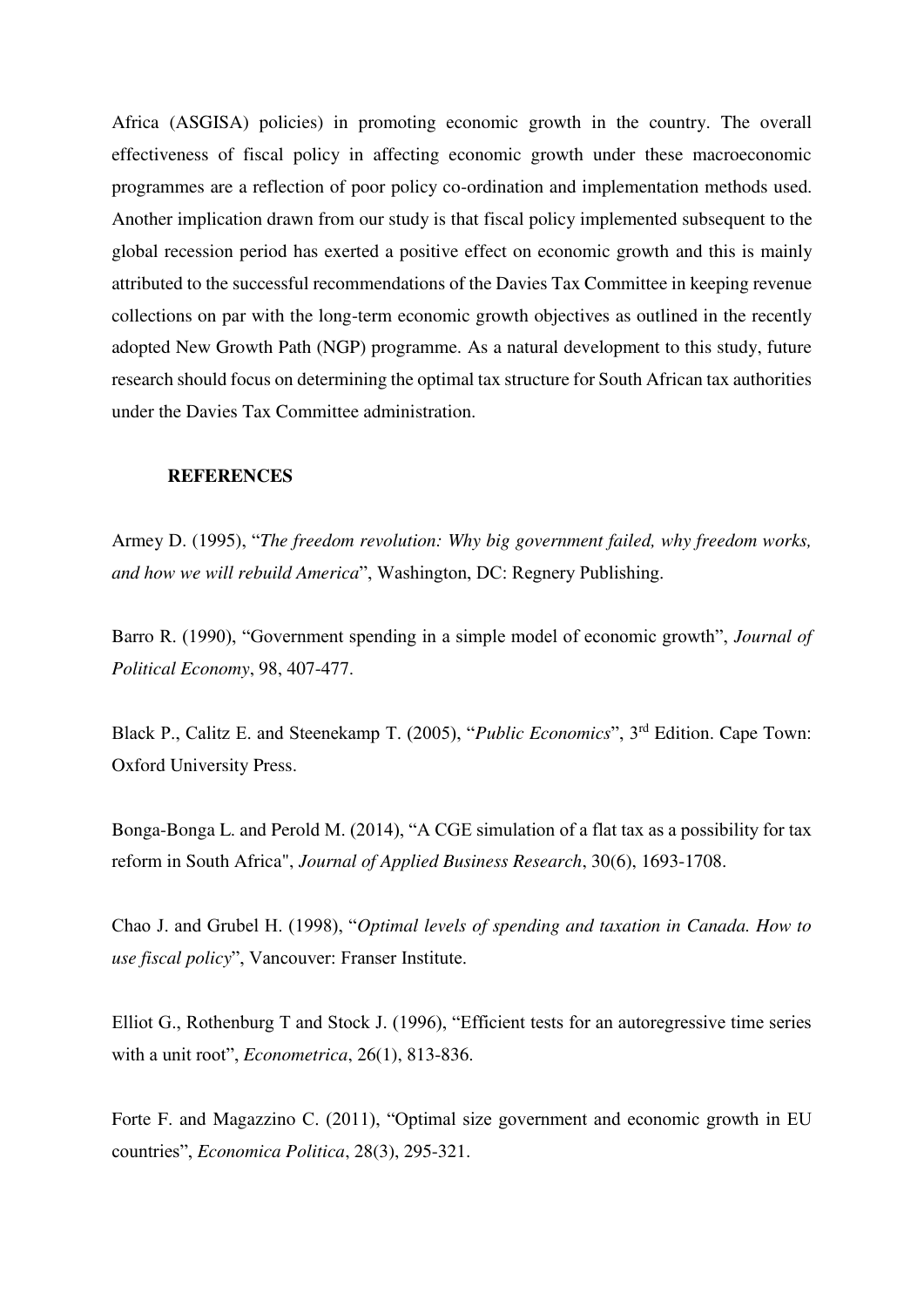Greyling L., Bonga-Bonga L. and Perold M. (2008), "A CGE simulation of a flat tax as a possibility for tax reform in South Africa", *The University of Johannesburg Journal for Applied Economic and Econometric Research*, 3, 5-27.

Hill R. (2008), "Optimal tax and economic growth: A comment", *Public choice*, 134, 419-427.

Keho Y. (2010), "Estimating the growth-maximizing tax rate for Cote d'Ivoire: Evidence and implications", *Journal of Economics and International Finance*, 2(9), 164-174.

Koch S., Schoeman N. and Van Tonder J. (2005), "Economic growth and the structure of taxes in South Africa: 1960-2002", *South African Journal of Economics*, 73(2), 190-210.

Laffer A. (1981), "Supply-side economics", *Financial Analysts Journal*, 37(5), 29-44.

Lee Y. and Gordon R. (2005), "Tax structure and economic growth", *Journal of Public Economics*, 89(5-6), 1027-1043.

Ojede A. and Yamarik S. (2012), "Tax policy and state economic growth: The long-run ansd short-run of it", *Economic Letters*, 116(2), 161-165.

Pesaran M., Shin Y. and Smith R. (2001), "Bound testing approaches to the analysis of level relationship", *Journal of Applied Econometrics*, 16(3), 174-189.

Phiri A. (2016), "The growth trade-off between direct and indirect taxes in South Africa: Evidence from a STR model", *Managing Global Transitions*, (forthcoming).

Rahn R. and Fox H. (1996), "*What is the optimal of government*", Vernon K. Krieble Foundation.

Schoeman N. and van Heerden Y. (2009), "Finding the optimal level of taxes in South Africa: A balanced budget approach", *The South African Journal of Industrial Engineering*, 20(2), 15- 31.

Scully G. (1995), "The growth tax in the United States", *Public Choices*, 85, 71-80.